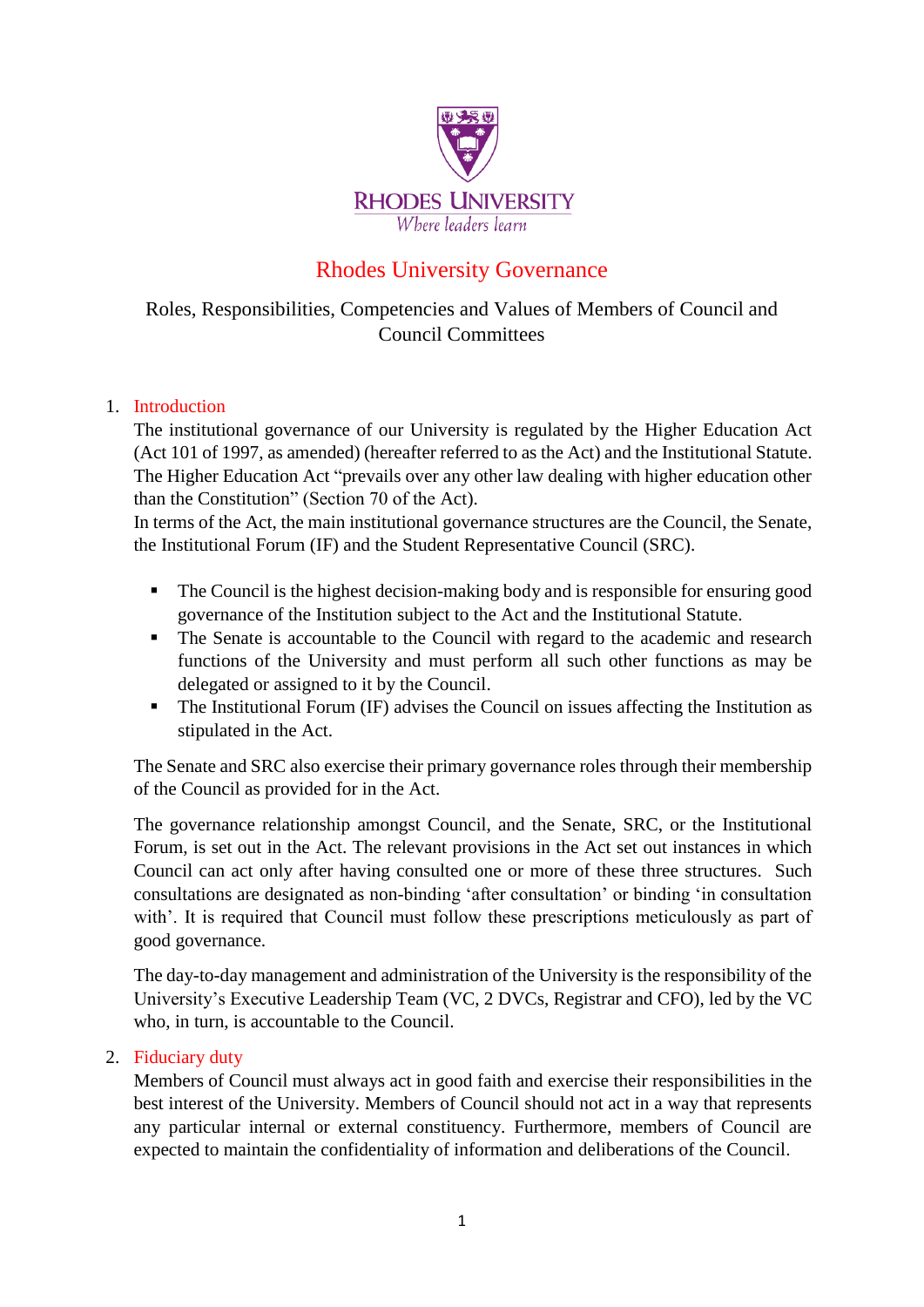#### 3. Values and attributes expected of Council members

- Integrity and honesty: participate in the deliberations of Council in an objective manner considering the interest of the University.
- Accountability: work in the best interest of the University and not in the interest of any stakeholder. This extends to financial resources; institutional assets; student access and success; the responsibility of ensuring a safe and orderly environment.
- Openness: have no conflict of interest with any matters considered by Council; or declare any conflict of interest ahead of discussion with any matter, and if required, recuse oneself.
- **■** Independence and objectivity: ability and commitment to act independently and objectively, ask questions and be prepared to challenge and address difficult issues in an open and respectful manner.
- Selflessness: be able to give of one's time to prepare for, attend and engage at meetings, or within a taskteam when required.
- Courage: ability to carry out responsibilities without fear or favour.

### 4. Generic competencies required of Council members

In order for the Council to discharge its responsibilities effectively, it needs a depth and diversity of skills, knowledge, experience and competencies. Some of these include:

- *Legislative and regulatory framework* : A good grasp of the legislative and regulatory framework and general legal processes within which universities operate.
- *Corporate governance*: Familiarity with, and a clear understanding of, the responsibilities of a Councillor, gained through relevant previous Board/Council experience and/or professional training. Understands the delineation between the role of the Council and the role of the University Executive Leadership Team.
- *Financial literacy*: A sound understanding of financial issues and the ability to read and interrogate the University's income and expenditure statements, balance sheets, budgets and other University financial reports.
- *Risk management*: An understanding of the principles of effective risk management, the key areas of risk to the University and the processes in place to mitigate those risks.
- *Broad and strategic perspective*: Able to advise the University leadership on matters of long-term and strategic importance in consideration of the University's relevance, trajectory and sustainability.
- *Analysis and insight*: Capacity to analyse complex issues and ability to make an effective contribution at a strategic level.
- *Commitment to serve*: Commitment to attend scheduled Council meetings and a willingness to devote time and effort to prepare for, and participate actively in meetings.
- *Teamwork*: Ability to work constructively and productively with other people and mobilise them into a cohesive team. Members of Council are expected to contribute actively, constructively, respectfully, positively, sensitively and to avoid conflict in discussions and debates of Council. They should also accept collective responsibility for Council decisions.
- 5. Specialised competencies/skills that must be present in the Council

The Council must have at least one member with at least one of the following specialized competencies/skills and all competencies/skills must be represented on Council as a whole:

- Finance and Accounting
- Legal
- Audit and Risk management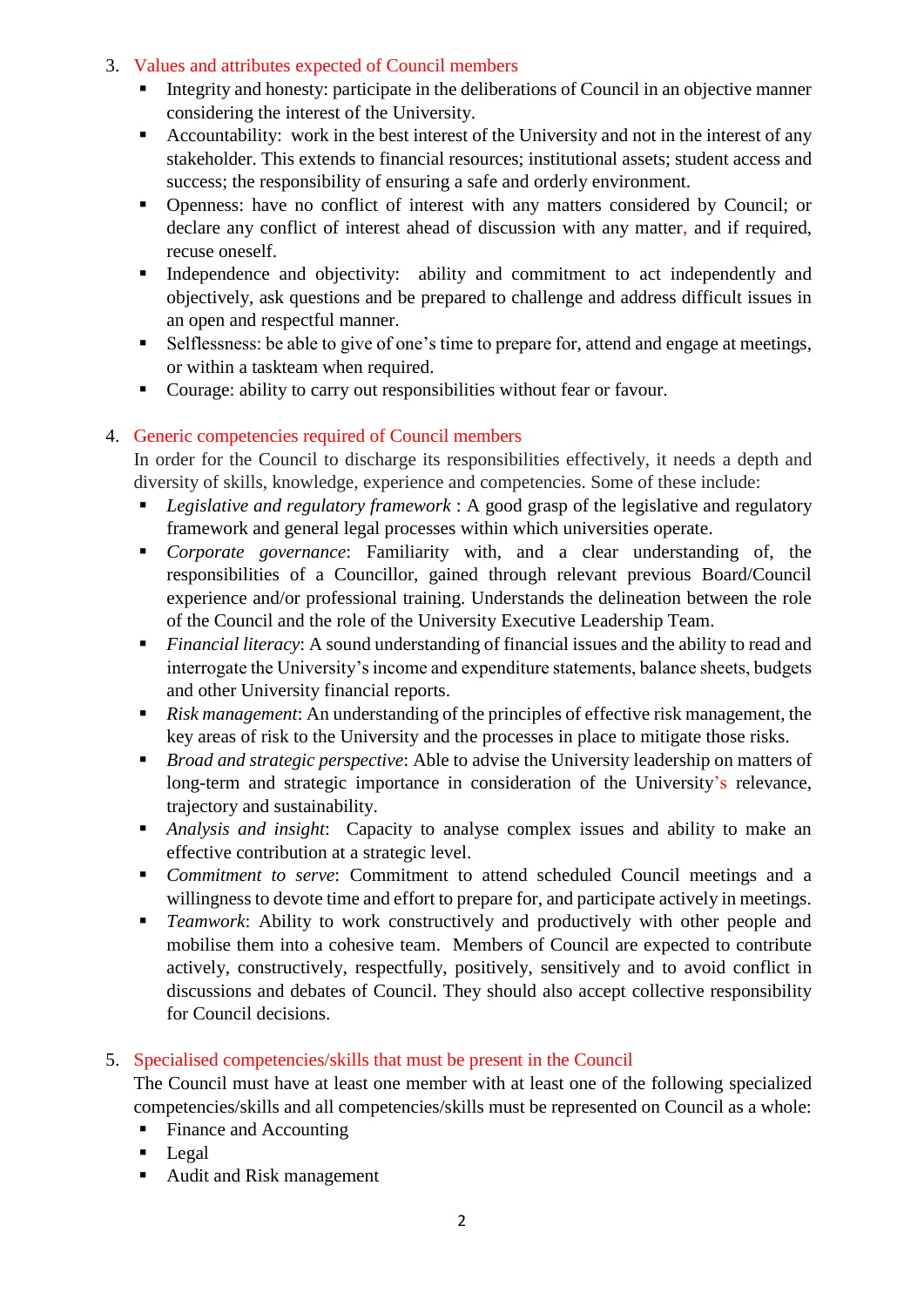- Human Resources
- Student experience
- **■** University Governance
- Technology
- Labour relations
- Industry/Community networks
- Organisational development.

### 6. Composition of Council

- 6.1 Council is constituted in line with the prescripts of the Institutional Statute.
- 6.2 Council comprises not more than 30 members, of whom at least 60% are external members who are not employed by, or students of, the University. External members bring to the University independent judgement and a range of expertise, skills and experience.
- 6.3 Each member of Council serves for a period of 4 (four) years which may be renewed. The Vice-Chancellor and Deputy Vice-Chancellors remain members of Council for as long as they occupy their posts.
- 6.4 The SRC members serve for the period that they are in the SRC Office, normally for a period of not more than one year.
- 6.5 The Registrar is the secretary to the Council.

## 7. Roles and Responsibilities of Council

The University Council is the highest decision-making body of the University. Among others, Council:

- 7.1 Makes the rules for and approves all policies of the University.
- 7.2 Makes the Institutional Statute and any amendments thereto.
- 7.3 Appoints all employees of the University. The academic employees of the University are appointed by the Council after consultation with the Senate.
- 7.4 Appoints the senior management of the University, subject to section  $31(1)(a)(iii)$  of the Act.
- 7.5 Determines the conditions of service, disciplinary procedures, privileges and functions of the employees of the University, subject to the applicable labour law.
- 7.6 May order an employee who it has suspended to refrain from being on the premises under the control of the University and to refrain from participating in any of the University's activities or issue such other conditions as it may deem necessary.
- 7.7 After consulting the Senate, determines the admission policy of the University. The admission policy must provide appropriate measures for the redress of past inequalities and may not unfairly discriminate in any way. The Council must publish the admission policy and make it available on request.
- 7.8 Determines, after consultation with the Senate, the entrance requirements in respect of particular higher education programmes, the number of students who may be admitted for a particular higher education programme and the manner of their selection.
- 7.9 May, after consultation with the Senate, determine the minimum requirements for readmission of a student to a particular study programme or University.
- 7.10 With the concurrence of the Senate, determines the language policy of the University and must publish same and make it available on request.
- 7.11 Determines, after consultation with the Senate, which academic structures are required and the function of each structure, in order to ensure efficient governance.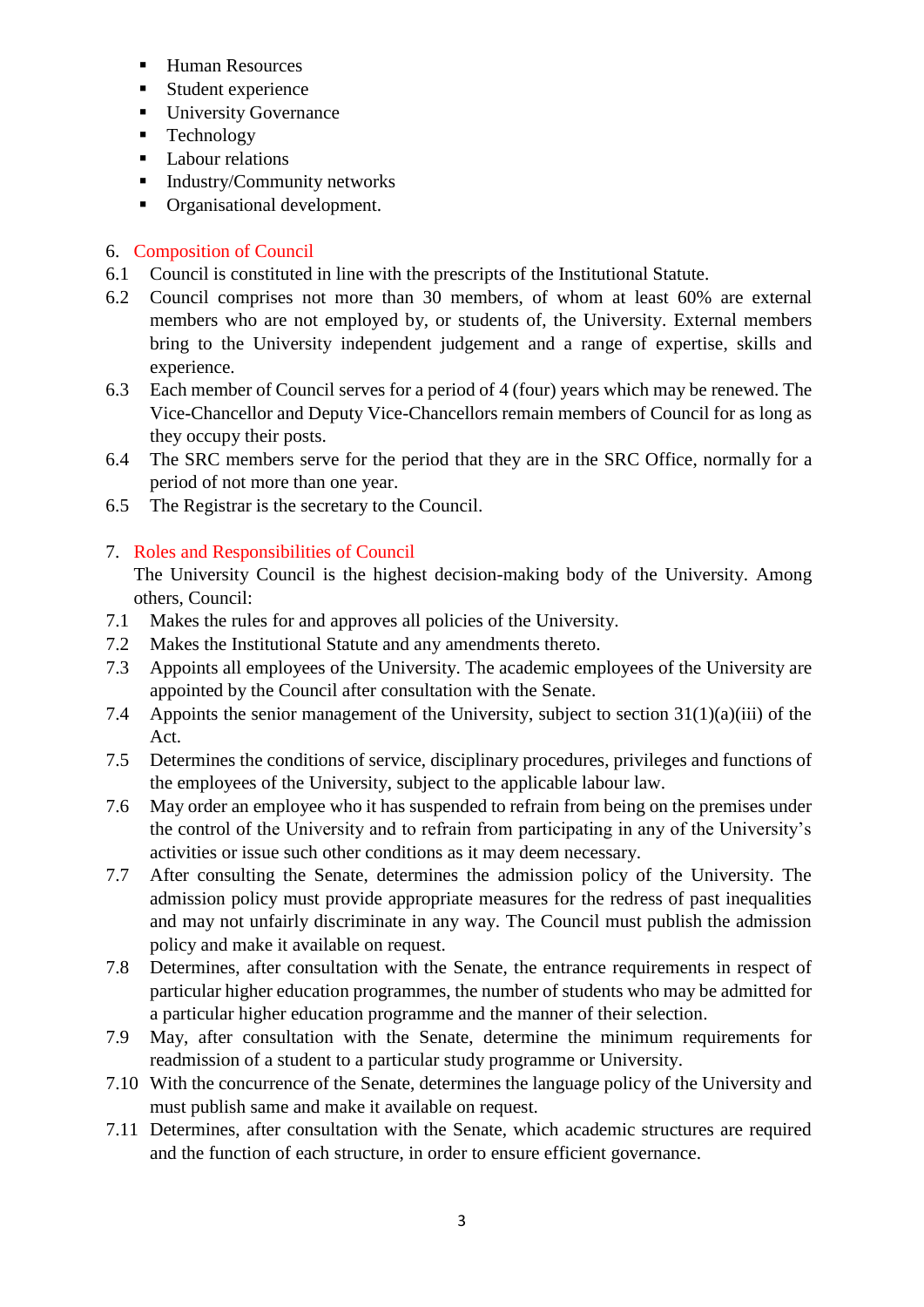- 7.12 After consultation with the Students' Representative Council (SRC), must provide for a suitable structure to advise on the policy for student support services.
- 7.13 Determines fees payable to the University including tuition, residence and any other costs incidental to the student's study at the University, as well as accommodation fees payable by employees.
- 7.14 Approves the annual budget of the University.
- 7.15 Approves the annual report and the annual financial statements of the University.
- 7.16 May conclude loans or overdraft agreements on condition that all appropriate conditions and requirements of the Department of Higher Education and Training are observed.
- 7.17 May enter into agreements for the construction of a permanent building or other immoveable infra-structural development, the purchasing of immoveable property, or the long-term lease of immoveable property, subject to the approval of the Minister of Higher Education, Science and Innovation.

#### 8. Committees of Council

The Council may establish committees to perform any of its functions and may appoint persons who are not members of Council as members of such committees. The following committees of Council contribute to the effective governance of the University:

(a) Executive Committee of Council

The Executive Committee acts for Council whenever instructed to do so by Council. Subject to paragraph 13 (4) of the Statute, the Executive Committee acts on behalf of Council in an emergency.

(b) Audit and Risk Committee

The Audit and Risk Committee (hereafter referred to as the Committee) is a subcommittee of Council, operating under delegation of authority from Council. The primary function of the Committee is to assist the Council in discharging its oversight responsibilities. The Committee's objectives and responsibilities are defined and documented in the Committee Charter ("the Charter") which is reviewed on an annual basis.

The Committee has an essential role in ensuring the integrity and transparency of the University's corporate reporting. The Committee's responsibilities can be summarized into the following areas:

- i. **Financial Reporting:** The Committee is responsible, on behalf of Council, for ensuring the accuracy and reasonableness of the University's annual financial statements and that they have been prepared in accordance with the prescribed accounting policies and regulations.
- ii. **External Auditors:** The Committee is the primary focus for the University's relationship with the external auditors. The Committee's responsibilities include, *inter alia*, making recommendations to Council for the appointment of the external auditors, agreeing fees, reviewing scope of audit work, reviewing and approving any special/non-audit services, reviewing external auditors' independence.
- iii. **Internal Controls:** The Committee must understand the financial reporting and control systems implemented by management to ensure the proper safeguarding of assets, the maintenance of proper financial records, and the fair presentation and integrity of financial reporting (including disclosures and information) in accordance with relevant standards/laws/regulations.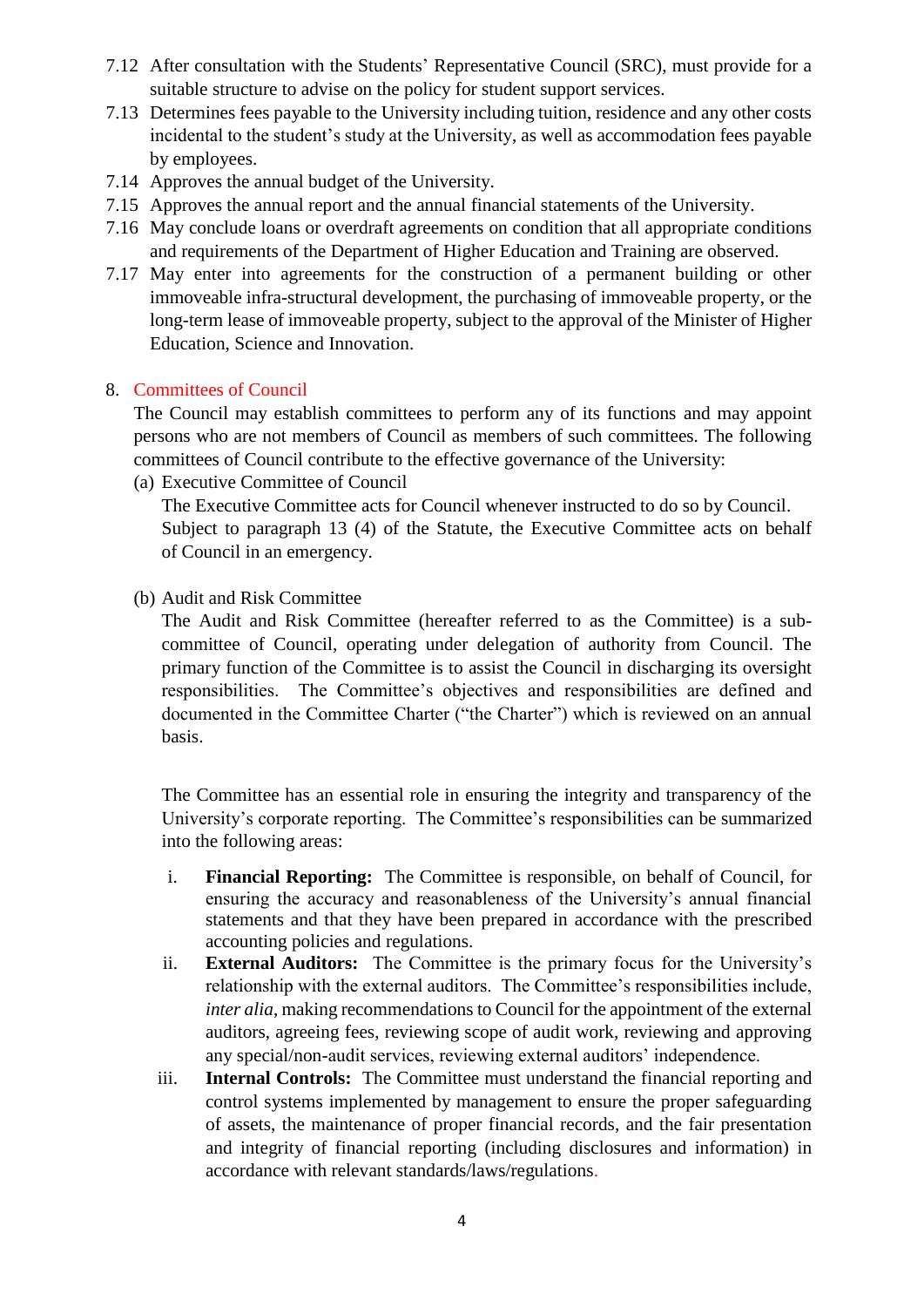- iv. **Risk Management:** The Committee's role is to review the University's risks/risk profile and consider whether management's risk management activities, processes and procedures, particularly insofar as they affect financial reporting, are appropriate and satisfactory.
- v. **Internal Audit:** Functionally, internal audit reports to Management and the Vice-Chancellor. However internal audit shall have a reporting line to the Committee. The Committee has a responsibility to review the scope of internal audit work, the adequacy of resources (and qualifications), any limitations imposed by management, the findings of audits/reviews (including subsequent follow-up and action). The Committee shall review the forensic audit process and reports.
- vi. **Compliance:** The Committee is responsible for monitoring the effectiveness of the University's processes for ensuring compliance with laws and regulations
- vii. **Ethics/Whistleblowing:** Council is responsible for determining and upholding the University's ethical standards and Code of Conduct. The Committee is responsible for reviewing and monitoring the framework and processes for identifying, analysing and addressing material complaints and/or breaches (including Whistleblowing) and their resolution.
- (c) Finance and General Purposes Committee

The Finance and General Purposes Committee (hereafter referred to as the Committee) is a sub-committee of Council, operating under delegation of authority from Council. The primary function of the Committee is to advise on matters relating to financial oversight, financial strategy and management and all related matters. The Committee advises Council on certain senior-management appointments.

The functions of the Committee are:

- (i) to exercise oversight over the finances of the University and to advise Council on matters relating to the effective financial management and control of the finances of the University;
- (ii) to review and monitor on at least a quarterly basis the financial performance and results, and cash flows of the University. This review shall include (but not be limited to) central operations, residences, capital projects, research funding, other donor funding and third stream income;
- (iii) to advise Council on all significant non-routine, non-recurring or *ad hoc* financial matters affecting the University;
- (iv) to advise Council on the selection and appointment of staff for senior management positions in both the finance function and estates division of the University;
- (v) to advise Council on any matter that is not specifically under the control of Senate;
- (vi) to advise on financial systems, processes and procedures;
- (vii) to review and approve the annual budgets, both revenue and capital, and recommend them to Council for final approval;
- (viii) to review and approve *ad hoc* and unbudgeted funding requests and recommend to Council for final approval (consideration to be given to the existing delegations of authority); and
- (ix) to advise Council on matters connected with the property and other assets of the University.